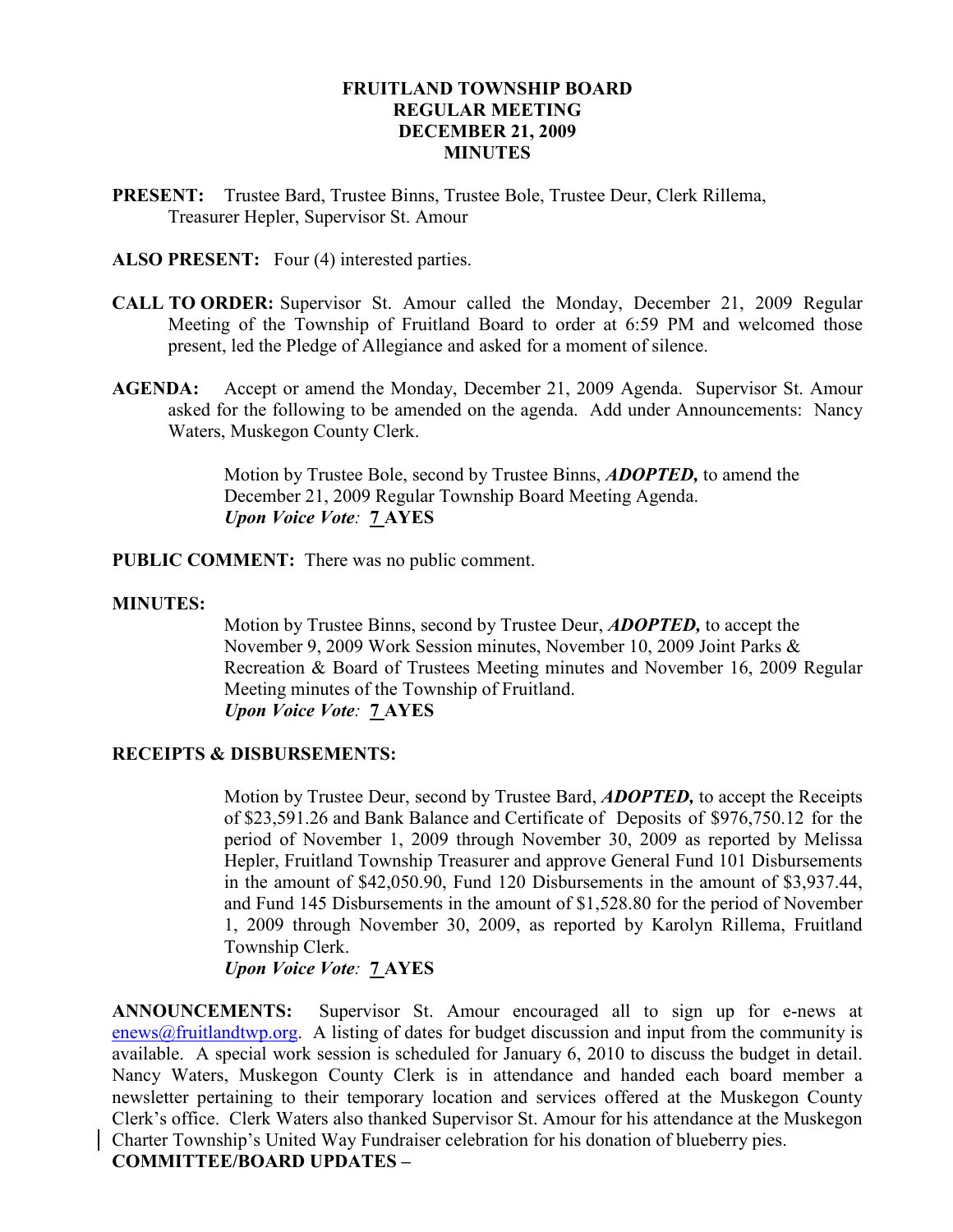### FRUITLAND TOWNSHIP DECEMBER 21, 2009 REGULAR MEETING MINUTES

- White Lake Ambulance Authority Trustee Bard stated there was no meeting in November.
- White Lake Fire Authority

 a) Monthly Report – Trustee Bole stated that several disciplinary actions had taken place at the last two meetings.

 b) Lease – Clerk Rillema stated that the WLFA approved the rate increase proposed and the January 1, 2010 billing is ready to be mailed. The rate increase is the same the City of Whitehall at \$2.23 per square foot.

 c) Dry Hydrants – Supervisor St. Amour stated that the grant application applied by the WLFA to Alcoa was received but rejected. Discussion for installation of dry hydrants has an item of discussion for several years and the following motion was brought forward.

Motion by Trustee Bard, second by Trustee Bole, **ADOPTED**, to authorize that Fruitland Township purchase the cost of materials to install two dry hydrants, one at Marcus Park and one at Scenic Drive Road End. Cost of materials not to exceed \$3500.00. This should be a joint effort of the White Lake Fire Authority supplying or obtaining the labor. Roll Call Vote: Trustee Bole AYE, Treasurer Hepler AYE, Clerk Rillema AYE, Trustee Binns AYE, Trustee Deur AYE, Trustee Bard AYE, Supervisor St. Amour AYE

 d) Cistern – Supervisor St. Amour stated that he had no report but did say that Muskegon Charter is not interested at this time.

 e) Fire Code – Supervisor St. Amour stated that the WLFA does not acknowledge our adoption of the Fire Code with exceptions to the appendix's at this time. We are at a stand still.

 f) Marcus Dunes Stop Work Order – Supervisor St. Amour stated that it appears by the letter received that both the WLFA and Mr. Henning are communicating at this time.

• Parks and Recreation Commission

 a) Monthly Report – Trustee Binns was unable to attend the last Parks & Recreation Commission meeting, but the joint meeting in November was positive.

b) Joint Meeting – January 12, 2010  $\omega$  5:30 PM – Trustee Binns stated discussion using the same agenda will be used for the upcoming meeting.

 c) Storage Ordinance Request – Trustee Binns stated that this request will be discussed at the joint meeting in January 12, 2010.

• Planning Commission

 a) Monthly Report – Trustee Deur stated that the zoning ordinance subcommittee has made its recommendations to the Planning Commission and several ordinances will be corrected and the Master Plan is ready to be reviewed by the County and neighboring townships. Trustee Deur also relayed a request from the Planning Commission that the Board of Trustees act soon on the proposed move to civil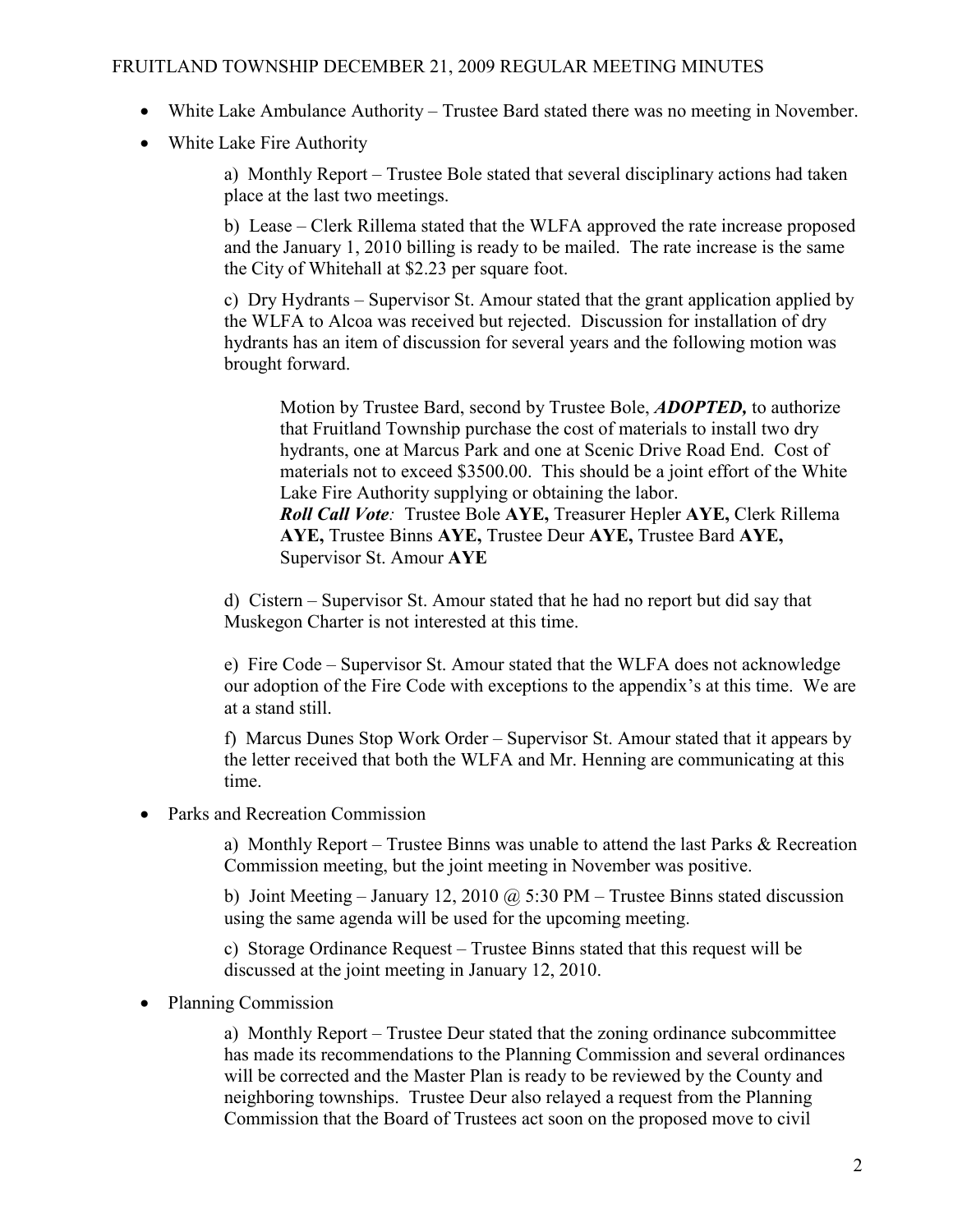infractions, as it is felt by the Planning Commission that zoning violations should not be criminal in nature.

b) Michigan Citizen Planner Attendance

Motion by Trustee Deur, second by Trustee Binns, **ADOPTED**, to authorize \$599.97 for Sue Hertel, Steve Nagengast and Don Sandel to take the on-line training program for the Michigan Citizen's Planner course titled "Fundamentals of Planning and Zoning".

 Roll Call Vote: Trustee Bard AYE, Trustee Deur AYE, Trustee Binns AYE, Clerk Rillema AYE, Treasurer Hepler AYE, Trustee Bole AYE, Supervisor St. Amour AYE

c) Master Plan

Motion by Trustee Deur, second by Trustee Bole, **ADOPTED**, to suspend the rules to allow open floor discussion and permit Planning Commission Chairperson Carol Kooistra to speak about the Master Plan.

Upon Voice Vote: **7 AYES** 

 Chairperson Kooistra thanked the Board of Trustees and members of the Planning Commission for all the hard work put forth on this Master Plan. Grammatical errors have been corrected and maps are being updated and the Master Plan is ready to be sent out for review by the County and surrounding townships for their input. Chairperson Kooistra would like to schedule a public hearing in February for this Master Plan.

> Motion by Trustee Deur, second by Trustee Bole, **ADOPTED**, to unsuspend the rules. Upon Voice Vote: 7 AYES

Motion by Trustee Deur, second by Trustee Bole, **ADOPTED**, to have the Board of Trustees authorize the Planning Commission to go forward with the Master Plan Adoption process including the minor grammatical corrections. Upon Voice Vote: 7 AYES

- Muskegon County Regional Water System Board Supervisor St. Amour had no report.
- Citizen's Advisory Wireless Committee Trustee Deur stated that the petitions sent out with the winter tax bill are being returned with favorable response. The Committee continues discussions with Verizon regarding DSL and expanded broadband coverage.
- Citizen's Advisory Regulatory Ordinance Committee Trustee Bole stated that the last meeting was cancelled due to inclement weather.
- Citizen's Advisory Residential Rental Committee Trustee Deur stated that Steve Nagengast has scheduled a meeting with Supervisor St. Amour and Planning Commission Chairperson Kooistra to discuss the committee's recommendations.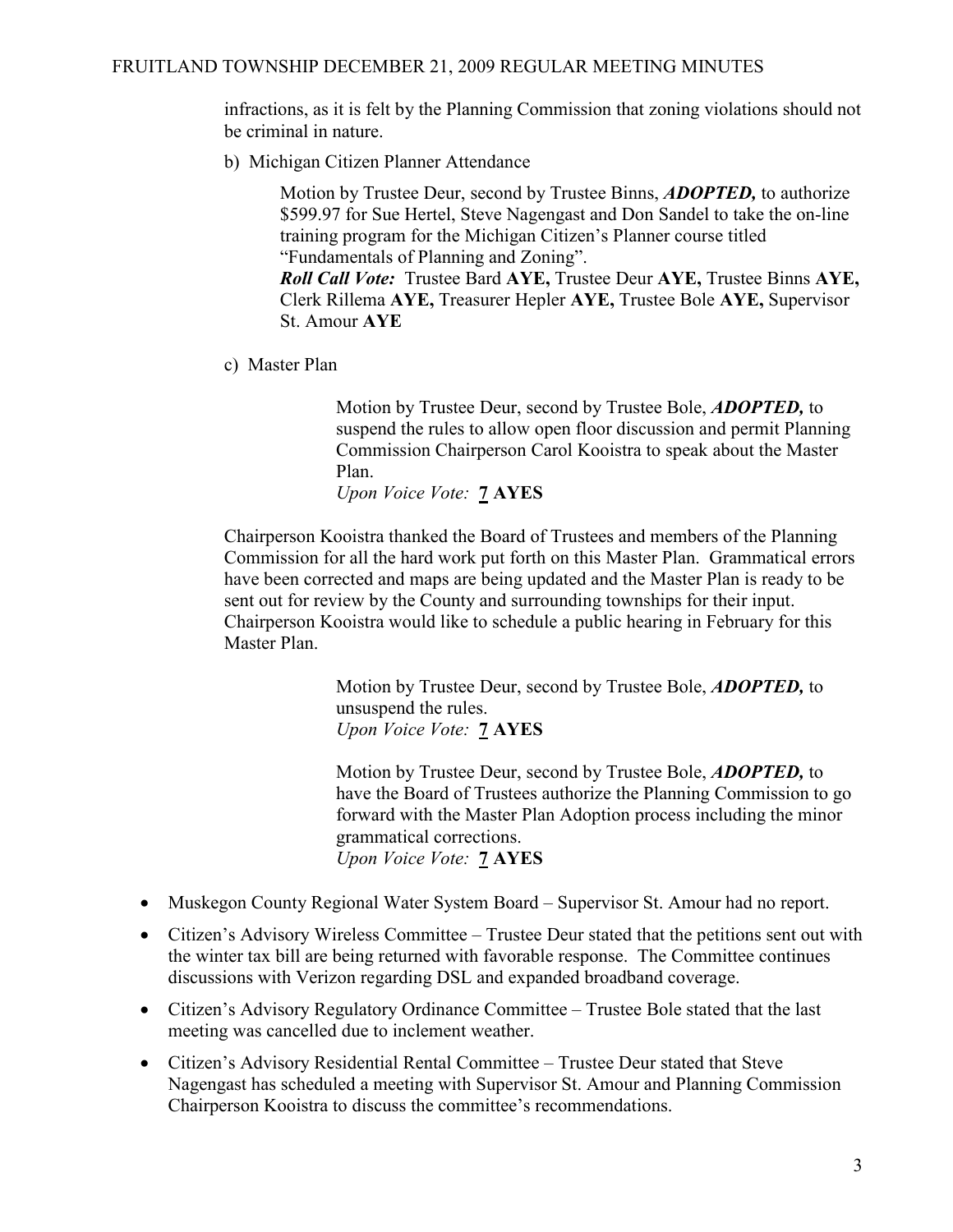## FRUITLAND TOWNSHIP DECEMBER 21, 2009 REGULAR MEETING MINUTES

• Citizen's Advisory McMillan Road End Committee – Supervisor St. Amour stated that a request from the committee to help cover costs of a mailing for fund raising is okay for the Board to approve.

> Motion by Trustee Binns, second by Trustee Bole, **ADOPTED**, to authorize the expense incurred with the post card mailing for support of donations for the McMillan Road End Stairway proposed project. Costs not to exceed \$150.00. ROLL CALL VOTE: Treasurer Hepler AYE, Clerk Rillema AYE, Trustee Binns AYE, Trustee Deur AYE, Trustee Bard AYE, Trustee Bole AYE, Supervisor St. Amour AYE

- Zoning Board of Appeals Trustee Bole stated that there was no meeting.
- Fred Meijer Berry Junction Rail Trail Supervisor St. Amour stated that the Rail Trail committee members are in negotiations with the DNR and the Coalition regarding funding for the bike trail.
- White Lake Public Advisory Council Trustee Deur stated that this council is very active to help restore the Great Lakes Region including the White Lake Area. Either Trustee Deur or his wife will be attending the meetings of this council.

## OLD BUSINESS:

- 1. 1562 Duck Lake Road Supervisor St. Amour stated that no communication has been received back from Ms. Stewart and he has asked Attorney Eklund to draft a letter to be sent on action to be taken by Fruitland Township.
- 2. 5623 Murray Road Supervisor St. Amour stated that once the transcription of the tapes of the October ZBA meeting are completed, the steps for the new trial will start.
- 3. Fruitland Township Representation (Joint Planning Commission/West Michigan Shoreline Regional Development Commission) – Trustee Deur and Supervisor St. Amour attended the JPC meeting on December 16, 2009 and results from that meeting were that the JPC does need to exist, all Act 226 language will be removed from the by-laws, results from goals and actions of this JPC are to defined in a letter which will be sent with the 2010 invoice. Discussion of this Board continues regarding the involvement of WMSRDC.
- 4. Road Improvements MCRC Strategy, Bard Road Culvert, Plow Info Supervisor St. Amour stated that the road improvement information is forthcoming by the first of next year. The Bard Road Culvert repair was less than \$5000.00 and does not require any funds from the township and Supervisor St. Amour provided copies of the letter from Maintenance Superintendent Laurie Peterson regarding MCRC's snow plow techniques to be used this winter.
- 5. 2745 Lorenson Road Supervisor St. Amour stated that a January 4, 2010 sentencing date is scheduled. He will assess the property and may be asking to adjourn this court date if satisfactory clean up of the property is occurring.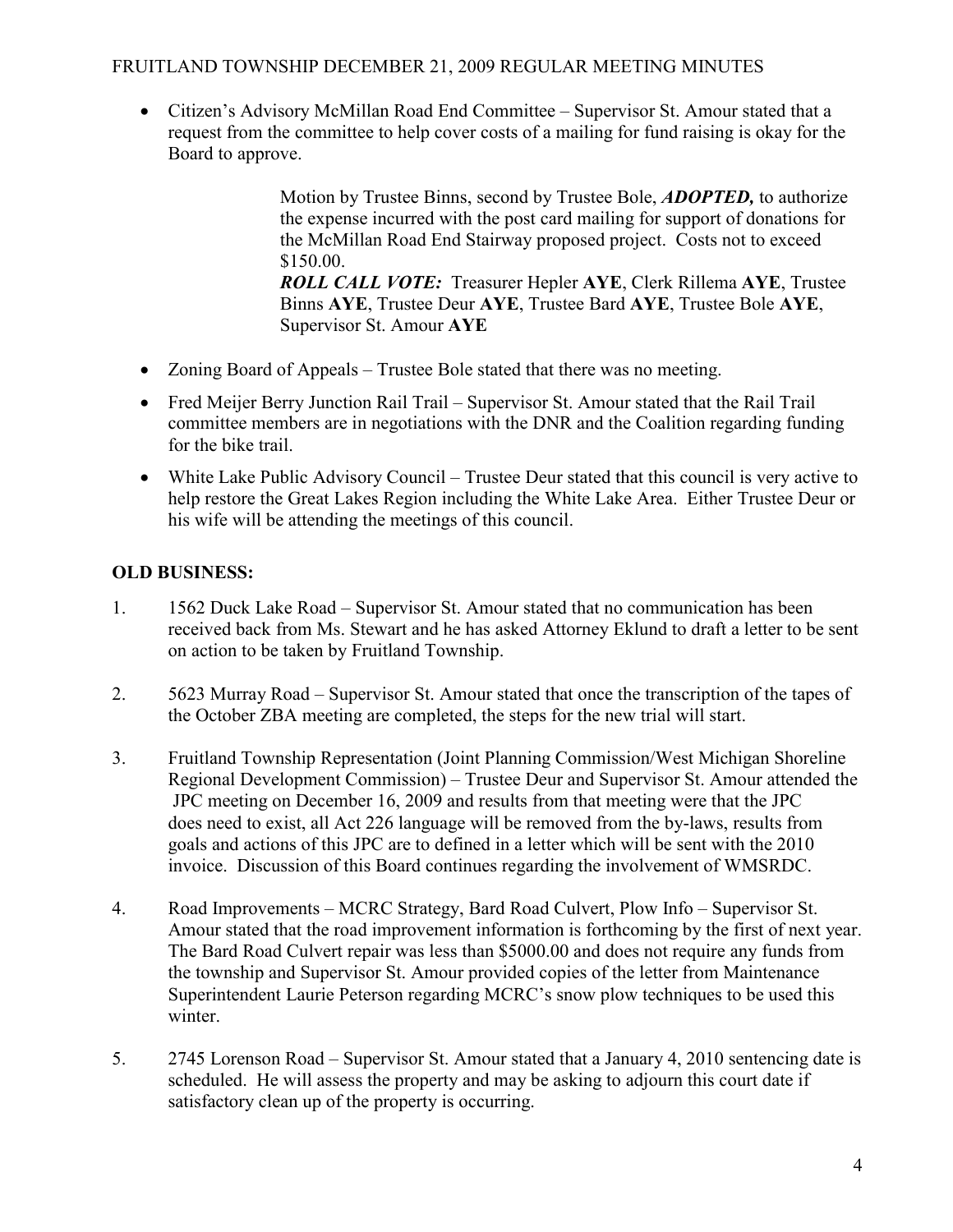### FRUITLAND TOWNSHIP DECEMBER 21, 2009 REGULAR MEETING MINUTES

- 6. 3350 Bard Road Supervisor St. Amour stated that a February 2, 2010 sentencing date is scheduled. He will assess the property and may be asking to adjourn this court date if satisfactory clean of the property is occurring.
- 7. Condemnation Hearings
	- 6106-245-003-0003-00 6168  $&$  6188 Murray Road Supervisor St. Amour stated that the two structures have been secured and the next meeting is schedule in March 2010.
	- Nord Road Supervisor St. Amour stated that the condemnation hearing is scheduled for January 21, 2010. A couple of the structures are being repaired without permits. Contact will be made to the property owner to discuss proper procedure for the repairs.
	- Scenic Drive Supervisor St. Amour stated that the condemnation hearing is scheduled for January 21, 2010. One of the two structures have been taken down.
- 8. Township Property Hunting The Board instructed Supervisor St. Amour to adjourn this item until the January work session.
- 9. Adopt-A-Road Program Treasurer Hepler has only received one interested party at this time. There is an adopt-a-road sign on the corner of Whitehall Road and Michillinda that needs to be taken down or cleaned off due to indecent language.
- 10. Contracted vs. Assessor Supervisor St. Amour stated that he is waiting on language from Attorney Eklund regarding the payment process with our assessor.

# NEW BUSINESS:

1. Wood Cutting on Township Property (Liability)

Motion by Trustee Bard, second by Trustee Deur, **ADOPTED**, to authorize the addition of Fruitland Township Residents only to the wood cutting agreement. Upon Voice Vote: 7 AYES

2. Risk Assessment Insurance Report – Supervisor St. Amour and Clerk Rillema have received a listing of areas of existing and/or potential liability exposures with suggestions to help alleviate the exposure. Two of the items are storage units necessary at the maintenance garage and removal of the wood burner at the Ecology Station.

> Motion by Trustee Deur, second by Clerk Rillema, **ADOPTED**, to authorize Supervisor St. Amour to purchase the safety storage cabinets at the Maintenance Barn not to exceed \$1600.00. ROLL CALL VOTE: Trustee Deur AYE, Trustee Binns AYE, Clerk Rillema AYE, Treasurer Hepler AYE, Trustee Bole AYE, Trustee Bard AYE, Supervisor St. Amour AYE

> Motion by Trustee Bole, second by Trustee Bard, ADOPTED, to authorize the removal of the wood burner at the Ecology Station Building and purchase a vent free gas heater not to exceed \$350.00. Trustee Bole will negotiate with Lowe's on pricing.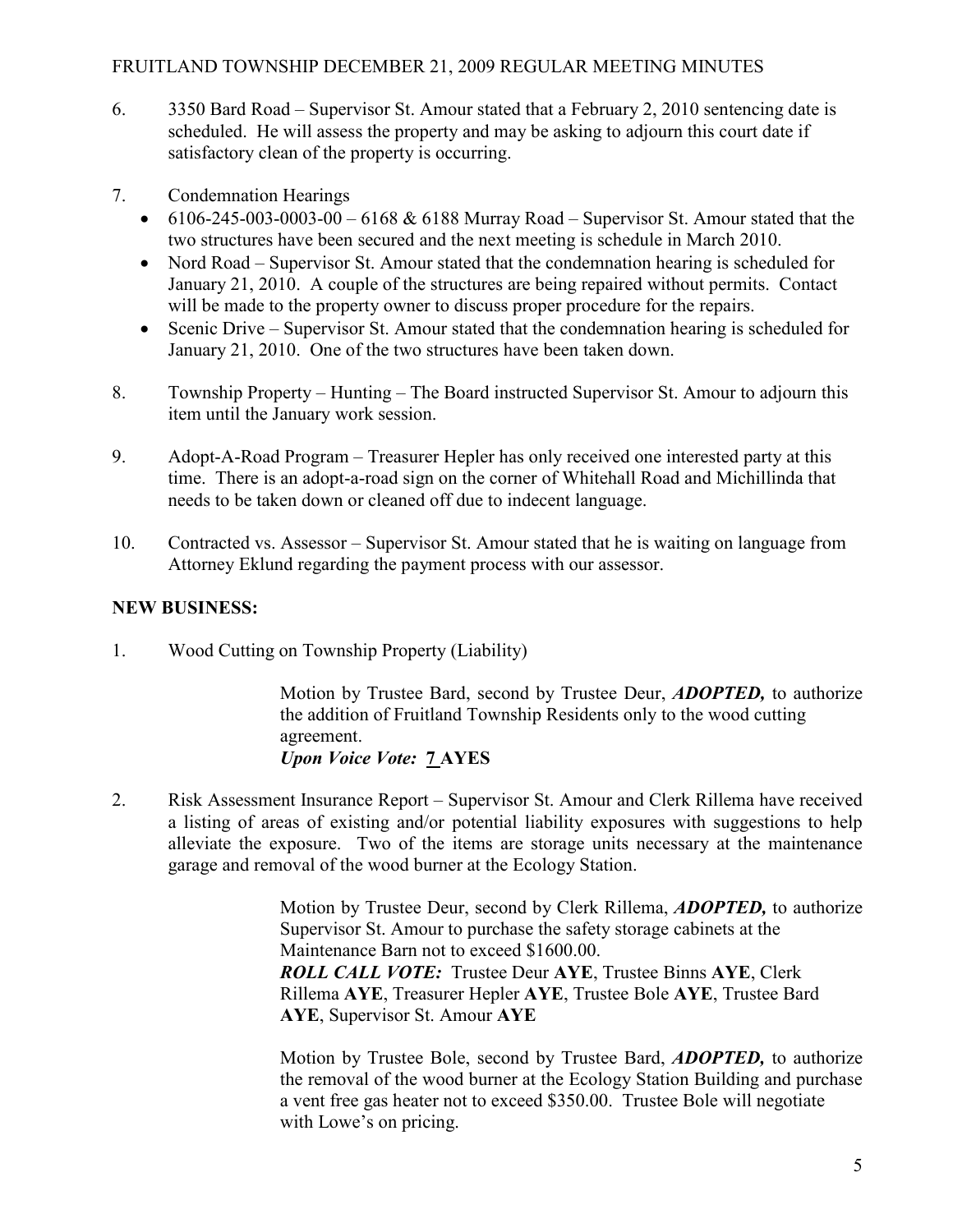ROLL CALL VOTE: Treasurer Hepler AYE, Trustee Boles AYE, Clerk Rillema AYE, Trustee Binns AYE, Trustee Deur AYE, Trustee Bard AYE, Supervisor St. Amour AYE

3. 2009 Hydrant District Fee

Motion by Trustee Deur, second by Trustee Bole, **ADOPTED**, to authorize the payment of \$2200.00 for the 2009 Hydrant District Fee. ROLL CALL VOTE: Trustee Deur AYE, Trustee Binns AYE, Clerk Rillema AYE, Treasurer Hepler AYE, Trustee Bole AYE, Trustee Bard AYE, Supervisor St. Amour AYE

4. West Michigan Strategic Alliance Membership

 Motion by Trustee Binns, second by Clerk Rillema, ADOPTED, to authorize payment for \$50.00 to join the West Michigan Strategic Alliance. ROLL CALL VOTE: Trustee Bole AYE, Treasurer Hepler AYE, Clerk Rillema AYE, Trustee Binns AYE, Trustee Deur AYE, Trustee Bard AYE, Supervisor St. Amour AYE

5. Muskegon Area Chamber of Commerce Membership

 Motion by Trustee Binns, second by Clerk Rillema, ADOPTED, to authorize payment in the amount of \$325.00 to join the Muskegon Area Chamber of Commerce. ROLL CALL VOTE: Treasurer Hepler AYE, Trustee Bole AYE, Clerk Rillema AYE, Trustee Binns AYE, Trustee Deur AYE, Trustee Bard NAY, Supervisor St. Amour AYE

6. Employee Vehicle Damage – Supervisor St. Amour stated that the incident involving the 009 GMC Truck and employee, Ericka DeCair's automobile is covered with a deductible of 500.00.

> Motion by Trustee Bard, second by Trustee Deur, **ADOPTED**, to authorize the payment of the \$500.00 deductible to have Ericka DeCair's vehicle repaired. ROLL CALL VOTE: Trustee Bard AYE, Trustee Deur AYE, Trustee Binns AYE, Clerk Rillema AYE, Treasurer Hepler AYE, Trustee Bole AYE,

7. 2010-2011 Proposed Budget Review – Supervisor St. Amour tasked the Board of Trustees to come prepared to the January 6, 2010 Special Work Session to discuss the 2010-2011 Budget and encourages any comments and/or suggestions from the public.

Supervisor St. Amour AYE

8. Board Comment – Clerk Rillema stated that the IRS has lowered its standard mileage rate effective January 1, 2010 to 50 cents per mile which is down from 55 cents in 2009. Trustee Binns wished all a Merry Christmas.